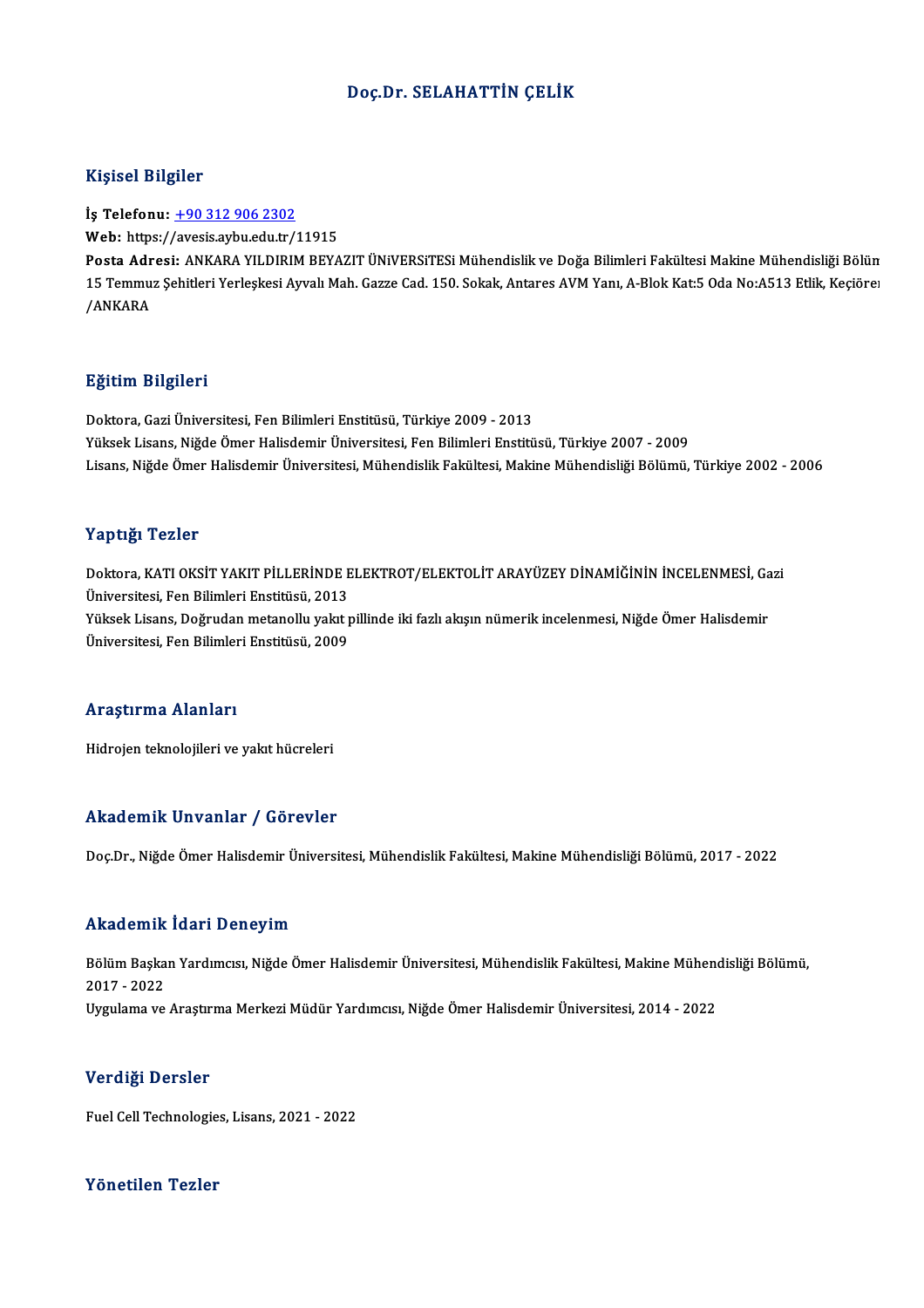Çelik S., Doğrudan metanol yakıt pilleri için elektrokimyasal metanol sensörü geliştirilmesi, Yüksek Lisans,<br>N.GUHADAR(Öğrensi), 2021 Çelik S., Doğrudan metanol ya<br>N.ÇUHADAR(Öğrenci), 2021<br>Celik S., PEM valut pillori isin Çelik S., Doğrudan metanol yakıt pilleri için elektrokimyasal metanol sensörü geliştirilmesi, Yüksek Lisans,<br>N.ÇUHADAR(Öğrenci), 2021<br>Çelik S., PEM yakıt pilleri için düşük ağırlıklı akış plakası geliştirilmesi, Yüksek Lis

N.ÇUHADAR(Öğrenci), 2021<br>Çelik S., PEM yakıt pilleri için düşük ağırlıklı akış plakası geliştirilmesi, Yüksek Lisans, K.KARACAN(Öğrenci), 2019<br>Çelik S., Orta sıcaklıklarda çalışan katı oksit yakıt pilleri için anot/katot e Çelik S., PEM yakıt pilleri için<br>Çelik S., Orta sıcaklıklarda ça<br>S.EVCİMEN(Öğrenci), 2019<br>Celik S. Zan B., Katlalı grafot Çelik S., Orta sıcaklıklarda çalışan katı oksit yakıt pilleri için anot/katot elektrotların geliştirilmesi, Yüksek<br>S.EVCİMEN(Öğrenci), 2019<br>Çelik S., Zan R., Katkılı grafen sentezi ve karakterizasyonu, Yüksek Lisans, A.ALT

S.EVCİMEN(Öğrenci), 2019<br>Çelik S., Zan R., Katkılı grafen sentezi ve karakterizasyonu, Yüksek Lisans, A.ALTUNTEPE(Öğrenci), 2019<br>Çelik S., QCM sensörlerinin zehirli gazlara karşı algılama özelliklerinin incelenmesi, Yüksek Celik S<br>Celik S<br>2019<br>Celik S Çelik S., QCM sensörlerinin zehirli gazlara karşı algılama özelliklerinin incelenmesi, Yüksek Lisans, E.Ç<br>2019<br>Çelik S., Metal destekli katı oksit yakıt hücresi geliştirilmesi, Yüksek Lisans, M.TANER(Öğrenci), 2017<br>Celik S

2019<br>Çelik S., Metal destekli katı oksit yakıt hücresi geliştirilmesi, Yüksek Lisans, M.TANER(Öğrenci), 2017<br>Çelik S., Düşük irtifa insansız hava araçları için 150 watt'lık PEM yakıt pili sistemi geliştirilmesi, Yüksek Lis Çelik S., Metal destekli katı<br>Çelik S., Düşük irtifa insans<br>M.GÖREN(Öğrenci), 2015

# M.GÖREN(Öğrenci), 2015<br>SCI, SSCI ve AHCI İndekslerine Giren Dergilerde Yayınlanan Makaleler

CI, SSCI ve AHCI İndekslerine Giren Dergilerde Yayınlanan Makaleler<br>I. Tape casting coupled with isostatic pressing as an alternative fabrication method for microtubular<br>Relid exide fuel sells soon ve mind made<br>Tape casting coupled<br>solid oxide fuel cells<br>Altan T. Timurkuluk C Tape casting coupled with isostatic pressi<br>solid oxide fuel cells<br>Altan T., Timurkutluk C., Timurkutluk B., Celik S.<br>International Journal of Hydnosen Energy silt 4

Altan T., Timurkutluk C., Timurkutluk B., Celik S.

solid oxide fuel cells<br>Altan T., Timurkutluk C., Timurkutluk B., Celik S.<br>International Journal of Hydrogen Energy, cilt.47, sa.16, ss.9735-9743, 2022 (SCI Expanded İndekslerine Giren<br>Dergi) International Journal of Hydrogen Energy, cilt.47, sa.16, ss.9735-9743, 2022 (SCI Expanded Indeks<br>Dergi)<br>II. Determination of methanol concentration for DMFC systems by fuel cell-based sensor<br>CELIV S. Cubadar N. Vagiz M.

Dergi)<br>Determination of methano<br>ÇELİK S., Cuhadar N., Yagiz M.<br>Fuel Cells 2022 (SCL Evnande **Determination of methanol concentration for DMF(<br>CELIK S., Cuhadar N., Yagiz M.<br>Fuel Cells, 2022 (SCI Expanded İndekslerine Giren Dergi)**<br>Fusineering solid, evide fuel soll electrode mispostr

CELIK S., Cuhadar N., Yagiz M.<br>II. Engineering solid oxide fuel cell electrode microstructure by a micro-modeling tool based on<br>estimation of TBB length Fuel Cells, 2022 (SCI Expand<br>Engineering solid oxide f<br>estimation of TPB length<br>Timurkuluk B. Alton T. Tors Engineering solid oxide fuel cell electrode microstructur<br>estimation of TPB length<br>Timurkutluk B., Altan T., Toros S., Genc O., Celik S., Korkmaz H. G.<br>International Journal of Hydrogen Energy, cilt 46, so 24, ss 12209

estimation of TPB length<br>Timurkutluk B., Altan T., Toros S., Genc O., Celik S., Korkmaz H. G.<br>International Journal of Hydrogen Energy, cilt.46, sa.24, ss.13298-13317, 2021 (SCI Expanded İndekslerine Giren Timurk<br>Interna<br>Dergi)<br>Invest International Journal of Hydrogen Energy, cilt.46, sa.24, ss.13298-13317, 2021 (SCI Expanded<br>Dergi)<br>IV. Investigation of external compression in scaling up of planar solid oxide fuel cells<br>Orbilgin S. Timurkuluk G. Timurku

Dergi)<br>Investigation of external compression in sca<br>Onbilgin S., Timurkutluk C., Timurkutluk B., Celik S. IV. Investigation of external compression in scaling up of planar solid oxide fuel cells

International Journal of Hydrogen Energy, 2021 (SCI Expanded Indekslerine Giren Dergi)

- V. Investigation of formability of metallic bipolar plates via stamping for light-weight PEM fuel cells<br>Karacan K., Celik S., Toros S., Alkan M., Aydin U. Investigation of formability of metallic bipolar plates via stamping for light-weight PEM fuel cells<br>Karacan K., Celik S., Toros S., Alkan M., Aydin U.<br>International Journal of Hydrogen Energy, cilt.45, sa.60, ss.35149-351 Karaca<br>Interna<br>Dergi)<br>Compa International Journal of Hydrogen Energy, cilt.45, sa.60, ss.35149-35161, 2020 (SCI Expanded Indekslerine G<br>Dergi)<br>VI. Comparison of electrolyte fabrication techniques on the performance of anode supported solid<br>avide fuel
- Dergi)<br>Comparison of<br>oxide fuel cells<br>Opbilgin S. Timur Comparison of electrolyte fabrication techni<br>Oxide fuel cells<br>Onbilgin S., Timurkutluk B., Timurkutluk C., Celik S.<br>International Journal of Hydrogen Energy, cilt 45

oxide fuel cells<br>Onbilgin S., Timurkutluk B., Timurkutluk C., Celik S.<br>International Journal of Hydrogen Energy, cilt.45, sa.60, ss.35162-35170, 2020 (SCI Expanded İndekslerine Giren Onbilgi<br>Interna<br>Dergi)<br>Effect International Journal of Hydrogen Energy, cilt.45, sa.60, ss.35162-35170, 2020 (SCI Expanded Indekslerine Giren<br>Dergi)<br>VII. Effect of surface roughness of the metallic interconnects on the bonding strength in solid oxide f

## Dergi<br><mark>Effec</mark><br>cells Effect of surfa<br>cells<br>Altan T., Celik S.<br>International Io

cells<br>Altan T., Celik S.<br>International Journal of Hydrogen Energy, cilt.45, sa.60, ss.35118-35129, 2020 (SCI Expanded İndekslerine Giren Altan T<br>Interna<br>Dergi)<br>Cless t International Journal of Hydrogen Energy, cilt.45, sa.60, ss.3511<br>Dergi)<br>VIII. Glass fiber reinforced sealants for solid oxide fuel cells<br>Timurkuluk B. Altan T. Celik S. Timurkuluk G. BALACLY Dergi)<br>Glass fiber reinforced sealants for solid oxide fuel<br>Timurkutluk B., Altan T., Celik S., Timurkutluk C., PALACI Y.<br>International Journal of Hydrogen Energy, ellt 44, co 33, co

Glass fiber reinforced sealants for solid oxide fuel cells<br>Timurkutluk B., Altan T., Celik S., Timurkutluk C., PALACI Y.<br>International Journal of Hydrogen Energy, cilt.44, sa.33, ss.18308-18318, 2019 (SCI Expanded İndeksle Timurk<br>Interna<br>Dergi)<br>Effecte International Journal of Hydrogen Energy, cilt.44, sa.33, ss.18308-18318, 2019 (SCI Expanded Indekslerine Giren<br>Dergi)<br>IX. Effects of solid loading on joining and thermal cycling performance of glass-ceramic sealing pastes

Dergi)<br>IX. Effects of solid loading on joining and thermal cycling performance of glass-ceramic sealing pastes<br>for solid oxide fuel cells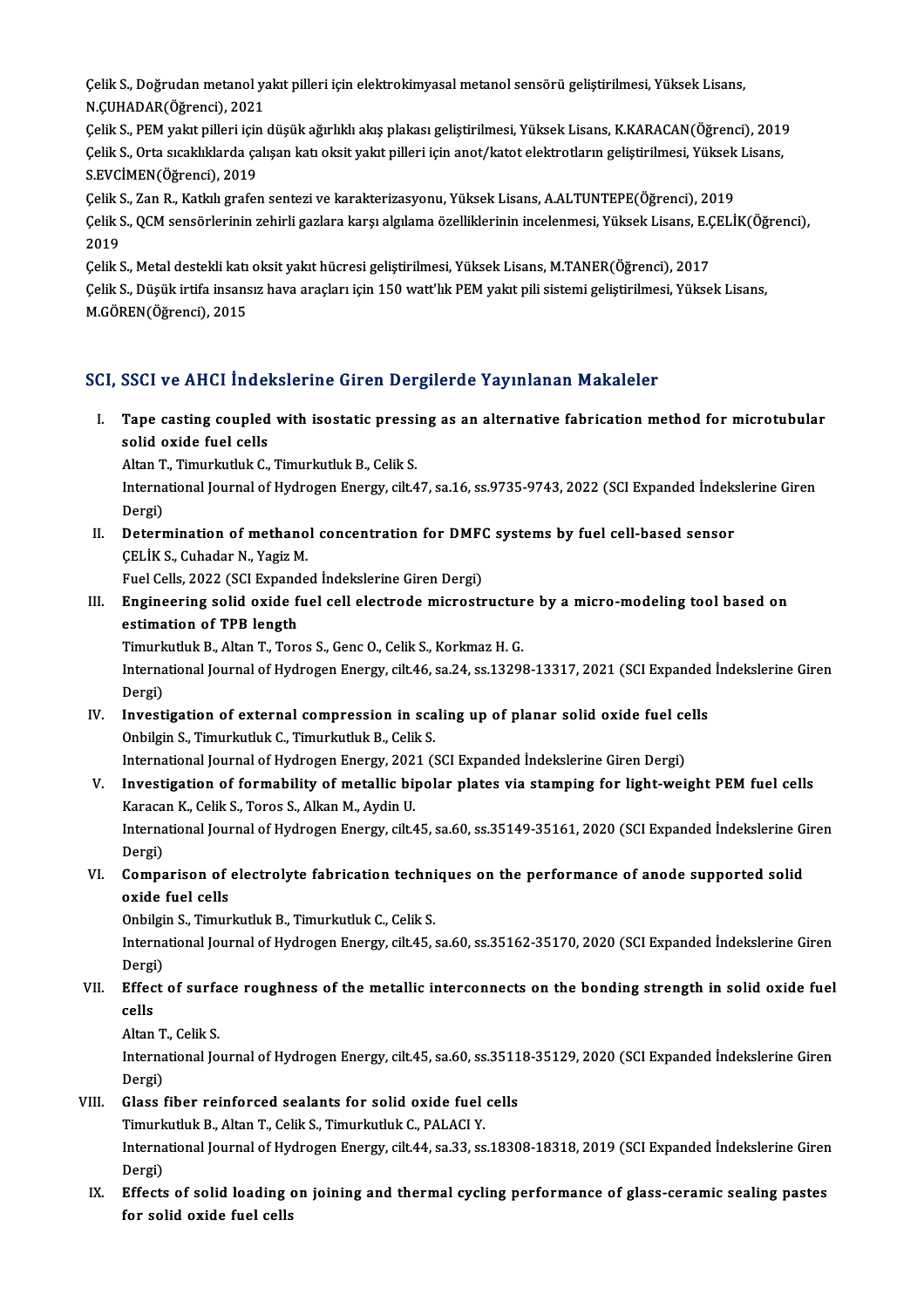TimurkutlukB.,CelikS.,Ucar E.

Timurkutluk B., Celik S., Ucar E.<br>Ceramics International, cilt.45, sa.10, ss.12845-12850, 2019 (SCI Expanded İndekslerine Giren Dergi)<br>Influence of destar blade san en the preperties of tape sest NiO/YSZ apede supperts for

X. Influence of doctor blade gap on the properties of tape cast NiO/YSZ anode supports for solid oxide Ceramics I<br>I<mark>nfluence</mark><br>fuel cells<br>Timurlath

Timurkutluk B., Celik S., Ucar E.

Ceramics International, cilt.45, sa.3, ss.3192-3198,2019 (SCIExpanded İndekslerineGirenDergi)

## Timurkutluk B., Celik S., Ucar E.<br>Ceramics International, cilt.45, sa.3, ss.3192-3198, 2019 (SCI Expanded İndekslerine Giren Dergi)<br>XI. Investigation of temperature distribution and performance of SOFC short stack with/wit Ceramics International, cilt<br>Investigation of temper<br>machined gas channels<br>Canavar M. Mat A. Colik S. Investigation of temperature distribution and<br>machined gas channels<br>Canavar M., Mat A., Celik S., Timurkutluk B., Kaplan Y.<br>International Journal of Hydrogen Energy, cilt 44, co.

machined gas channels<br>Canavar M., Mat A., Celik S., Timurkutluk B., Kaplan Y.<br>International Journal of Hydrogen Energy, cilt.41, sa.23, ss.10030-10036, 2016 (SCI Expanded İndekslerine Giren Canava<br>Interna<br>Dergi)<br>Ontimu International Journal of Hydrogen Energy, cilt.41, sa.23, ss.10030-10036, 2016 (SCI Expanded Indeksl<br>Dergi)<br>XII. Optimum processing parameters to improve sealing performance in solid oxide fuel cells<br>Fiture of Telli S. Met

Dergi)<br>XII. Optimum processing parameters to improve sealing performance in solid oxide fuel cells<br>Ertugrul T. Y. , Celik S., Mat M. D. Optimum processing parameters to improve sealing performance in solid oxide fuel container of the container of the container of the correct extendio of the correct container of the correct container of the correct containe

## Ertugrul T. Y. , Celik S., Mat M. D.<br>Ceramics International, cilt.41, sa.8, ss.9834-9842, 2015 (SCI Expanded Indekslerine Giren Dergi)<br>XIII. Mechanical and electrochemical behavior of novel electrolytes based on partially Ceramics International, cilt.4<br>Mechanical and electrock<br>for solid oxide fuel cells<br>Celik S. Timurkuluk P. Tore Mechanical and electrochemical behavior<br>for solid oxide fuel cells<br>Celik S., Timurkutluk B., Toros S., Timurkutluk C.<br>Coromics International silt 41, 22, 23, 22, 27, 22, 27, 22 for solid oxide fuel cells<br>Celik S., Timurkutluk B., Toros S., Timurkutluk C.<br>Ceramics International, cilt.41, sa.7, ss.8785-8790, 2015 (SCI Expanded İndekslerine Giren Dergi)

## Celik S., Timurkutluk B., Toros S., Timurkutluk C.<br>Ceramics International, cilt.41, sa.7, ss.8785-8790, 2015 (SCI Expanded Indekslerine Giren Dergi)<br>XIV. Micro level two dimensional stress and thermal analysis anode/electr Ceramic<mark>:</mark><br>Micro le<br>fuel cell<br><sup>Colib</sup> S Micro level two dimensional stress and thermal analy<br>fuel cell<br>Celik S., Ibrahimoglu B., Mat M. D. , Kaplan Y., Veziroglu T. N.<br>International Journal of Hydrogen Energy silt 40, sa 24, ss 7

Celik S., Ibrahimoglu B., Mat M. D., Kaplan Y., Veziroglu T. N.

fuel cell<br>Celik S., Ibrahimoglu B., Mat M. D. , Kaplan Y., Veziroglu T. N.<br>International Journal of Hydrogen Energy, cilt.40, sa.24, ss.7895-7902, 2015 (SCI Expanded İndekslerine Giren<br>Dergi) International Journal of Hydrogen Energy, cilt.40, sa.24, ss.7895-7902, 2015 (SCI Expanded Indekslerine<br>Dergi)<br>XV. Influential parameters and performance of a glass-ceramic sealant for solid oxide fuel cells<br>Celik S

Dergi)<br>I<mark>nfluer</mark><br>Celik S.<br>Ceremi Influential parameters and performance of a glass-ceramic sealant for solid oxide fuel<br>Celik S.<br>Ceramics International, cilt.41, sa.2, ss.2744-2751, 2015 (SCI Expanded İndekslerine Giren Dergi)<br>Three dimensional stress ana

Ceramics International, cilt.41, sa.2, ss.2744-2751, 2015 (SCI Expanded Indekslerine Giren Dergi)

## Celik S.<br>Ceramics International, cilt.41, sa.2, ss.2744-2751, 2015 (SCI Expanded Indekslerine Giren 1<br>XVI. Three dimensional stress analysis of solid oxide fuel cell anode micro structure<br>Celik S., Ibrahimoglu B., Toros S. Three dimensional stress analysis of solid oxide fuel cell anode micro structure<br>Celik S., Ibrahimoglu B., Toros S., Mat M. D.<br>International Journal of Hydrogen Energy, cilt.39, sa.33, ss.19119-19131, 2014 (SCI Expanded İn

Celik S.<br>Interna<br>Dergi)<br>Moogu International Journal of Hydrogen Energy, cilt.39, sa.33, ss.19119-19131, 2014 (SCI Expanded Indek<br>Dergi)<br>XVII. Measurement of the temperature distribution in a large solid oxide fuel cell short stack<br>Celik S. Timurluthuk

## Dergi)<br>Measurement of the temperature distribution in a large solid oxide fuel cell short stack<br>Celik S., Timurkutluk B., Mat M. D. Measurement of the temperature distribution in a large solid oxide fuel cell short stack<br>Celik S., Timurkutluk B., Mat M. D.<br>International Journal of Hydrogen Energy, cilt.38, sa.25, ss.10534-10541, 2013 (SCI Expanded İnde

Celik S.<br>Interna<br>Dergi)<br>Effect International Journal of Hydrogen Energy, cilt.38, sa.25, ss.10534-10541, 2013 (SCI Expanded Indekslerine G<br>Dergi)<br>XVIII. Effect of binder burnout on the sealing performance of glass ceramics for solid oxide fuel cells<br>Ent

## Dergi)<br><mark>Effect of binder burnout on</mark><br>Ertugrul T. Y. , Celik S., Mat M. D.<br>Journal of Bouer Sources, silt 24 Effect of binder burnout on the sealing performance of glass ceramics for solid oxi<br>Ertugrul T. Y. , Celik S., Mat M. D.<br>Journal of Power Sources, cilt.242, ss.775-783, 2013 (SCI Expanded Indekslerine Giren Dergi)<br>Effects

## Ertugrul T. Y. , Celik S., Mat M. D.<br>Journal of Power Sources, cilt.242, ss.775-783, 2013 (SCI Expanded Indekslerine Giren Dergi)<br>XIX. Effects of electrolyte pattern on mechanical and electrochemical properties of solid ox Journal of Power Sources, cilt.242, ss.775-783, 2013 (SCI Expanded Indekslerine Giren Dergi)<br>Effects of electrolyte pattern on mechanical and electrochemical properties of solid o<br>Timurkutluk B., Celik S., Toros S., Timurk Effects of electrolyte pattern on mechanical and electrochemical properties of solid or<br>Timurkutluk B., Celik S., Toros S., Timurkutluk C., Mat M. D. , Kaplan Y.<br>Ceramics International, cilt.38, sa.7, ss.5651-5659, 2012 (S

XX. Novel electrolytes for solid oxide fuel cells with improved mechanical properties Timurkutluk B., Celik S., Timurkutluk C., Mat M. D., Kaplan Y. Novel electrolytes for solid oxide fuel cells with improved mechanical properties<br>Timurkutluk B., Celik S., Timurkutluk C., Mat M. D. , Kaplan Y.<br>International Journal of Hydrogen Energy, cilt.37, sa.18, ss.13499-13509, 20 Timurk<br>Interna<br>Dergi)<br>Novol International Journal of Hydrogen Energy, cilt.37, sa.18, ss.134<br>Dergi)<br>XXI. Novel structured electrolytes for solid oxide fuel cells<br>Timurkuluk B. Colik S. Timurkuluk C. Mat M. D. Kanlan V.

## Dergi)<br>Novel structured electrolytes for solid oxide fuel cells<br>Timurkutluk B., Celik S., Timurkutluk C., Mat M. D. , Kaplan Y. Journal of Power Sources, cilt.213, ss.47-54, 2012 (SCI Expanded Indekslerine Giren Dergi) Timurkutluk B., Celik S., Timurkutluk C., Mat M. D. , Kaplan Y.<br>Journal of Power Sources, cilt.213, ss.47-54, 2012 (SCI Expanded İndekslerine Giren Dergi)<br>XXII. Measurement and estimation of species distribution in a direc

## Journal of Power<br>Measurement a<br>Celik S., Mat M. D.<br>International Jour Measurement and estimation of species distribution in a direct methanol fuel cell<br>Celik S., Mat M. D.<br>International Journal of Hydrogen Energy, cilt.35, sa.5, ss.2151-2159, 2010 (SCI Expanded İndekslerine Giren<br>Persi)

Celik S<br>Intern<br>Dergi)